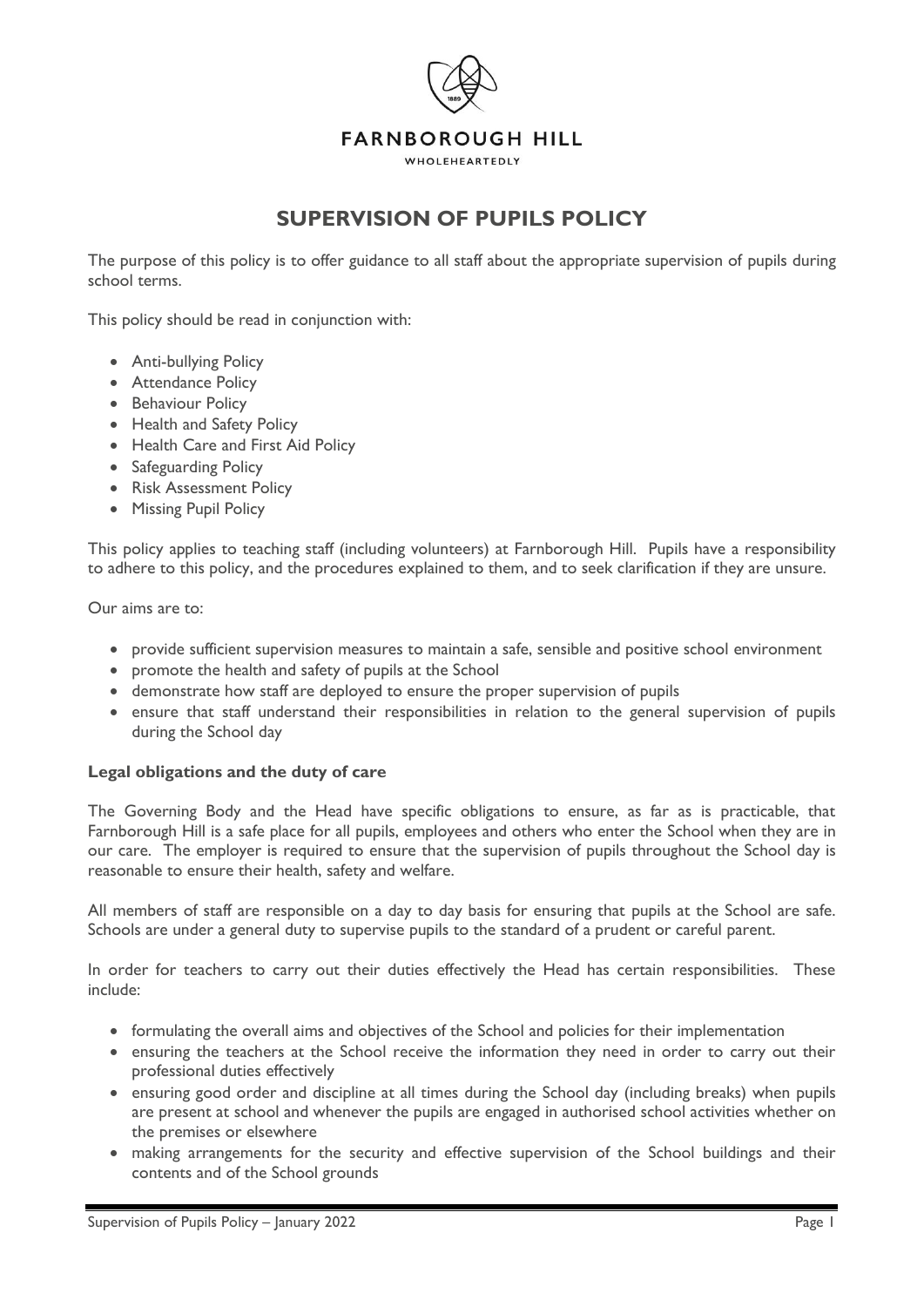In defining the measures in place to ensure the adequate supervision of pupils, the following are considered:

- regard for the ages and capabilities of the pupils, including reasonable adjustments
- a systematic approach to safety through risk assessments in the light of foreseeable risks
- school rules that have been drawn up to seek to eliminate (or significantly reduce) anticipated risks, and the School ensures these rules are known to all pupils. Risks are reduced through the creation of and adherence to risk assessments
- teachers must ensure they are aware of their supervisory responsibilities
- risks are kept under review and rules and procedures changed as necessary, especially to meet the needs of pupils

# **PROTECTIVE MEASURES**

## **Registration Procedures**

See Registration Lateness and Absences, Attendance Policy and Missing Pupil Policy for further information.

Parents inform the School Office of absence from school which is recorded as authorised absence with an appropriate code. Pupils are assigned as 'out of school' for authorised absences. If any pupil fails to arrive to sign in for the morning registration without satisfactory explanation, a call is made to the pupil's parents by a member of the administration staff to establish whereabouts. If the child cannot be located we refer to the *Missing Pupil Policy*.

All pupils in Year 7 – Year 13 are expected to be in school for morning registration at 8.45 am and to remain until the end of the main school day at 4.00 pm. All pupils must be registered electronically at the start of all their lessons. Sixth Form are allowed to leave school if they have a free period but only after signing out in the School Office.

Members of staff are asked to register all pupils in lessons and this is recorded centrally on iSAMS at the start of each lesson.

All efforts are made to establish the whereabouts of any missing pupils when they are due to be on school premises. If a pupil cannot be found following the protocol stipulated in the Registration procedure, the School will instigate the missing pupil procedure. *(Please see Missing Pupils Policy for further information*). Pupils in Years 7 – 11 are not allowed to leave school premises without prior permission from their parents. For medical appointments, pupils should bring in a permission letter from home specifying the reason and give this to their Form Tutor in advance. They will then be issued with an exeat form, the pupil should take this to the School Office where they will sign out. Permission for all other absences should be sought in advance, in writing, to the Head.

If a pupil has to be sent home unwell, they will not be allowed to leave the School premises until their parent or guardian is aware of the situation (in line with the *Health Care and First Aid Policy).* In the unlikely event of a pupil needing to be taken to hospital in an emergency, a member of staff will accompany the pupil until the pupil's parent or carers arrive to assume responsibility.

Pupils on Study Leave should sign in at the School Office on arrival and sign out again when leaving if this is before 4.00 pm.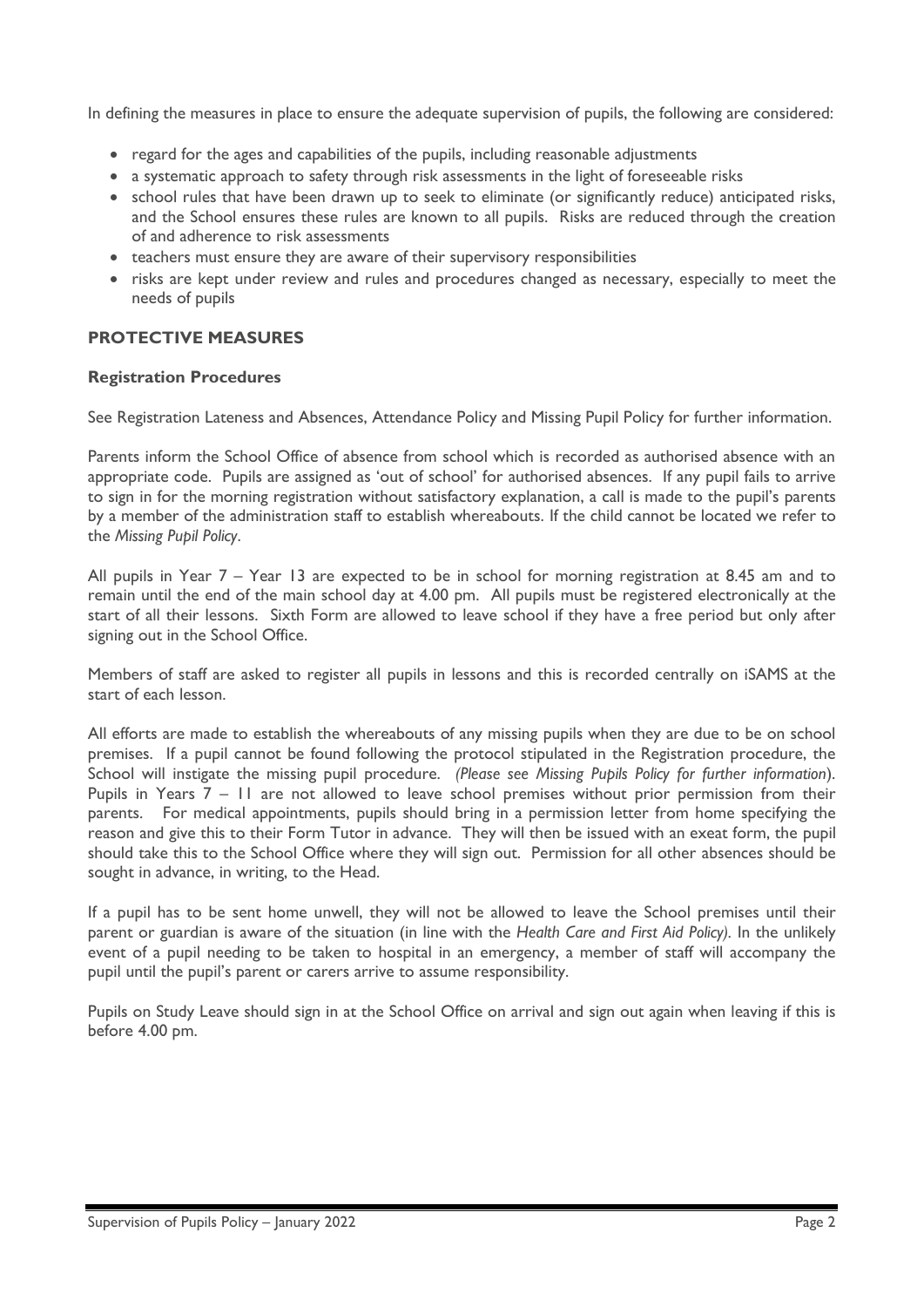## **ARRANGEMENTS**

## **Registers, roll calls and registrations**

Regular checks on attendance/presence are central to the effective management and oversight of pupils whilst they are in our care. Staff must maintain an up-to-date register of members of all groups in every lesson and during co-curricular clubs or activities. All unexplained absence is followed as per the protocol in the Registration procedure. Unauthorised absence during the School day is a disciplinary matter and is followed up by the Deputy Head - Pastoral.

School is open from 7.30 am although pupils are not required to be at school until 8.45 am. School ends at 4.00 pm although supervised prep and co-curricular activities continue until 6.00 pm.

Pupils should not arrive before 7.30 am. Pupils in Years 7 and 8 should only arrive at this time if they are attending Breakfast Club which is staffed by a teacher. Other pupils may, after signing in with the Breakfast Club Supervisor, go to their Form room or the Library.

After 8.00 am members of teaching staff are available in the staffroom, SLT Corridor or in teaching areas. The School Office is also open from this time.

Pupils are expected to leave school at 4.00 pm if they do not have an organised activity or are not staying for prep, with teachers responsible for ensuring pupils leave the classroom on time. At this time, pupils are allowed to leave the site unsupervised. If pupils (other than sixth formers) are staying later they must be collected by their parents or carers or travel on the 'late' minibus. Sixth Form students may stay at school until 6.00 pm.

# **Staff Duties**

Members of staff are required to supervise pupils at times outside of lessons. The aim of this is to ensure that there is adequate adult supervision at various critical times of the day to ensure good order and appropriate behaviour around the School. The staff are supported by sixth formers for added vigilance.

- The Staff Duty rota is organised by the Assistant Head (Assessment and Reporting) and is published digitally at the start of each academic year. It is also physically displayed in the staffroom and by the entrance to the Refectory.
- There are several duties to be completed each day including break indoors and outdoors, lunch queue duty, general lunchtime supervision and end of school day supervision.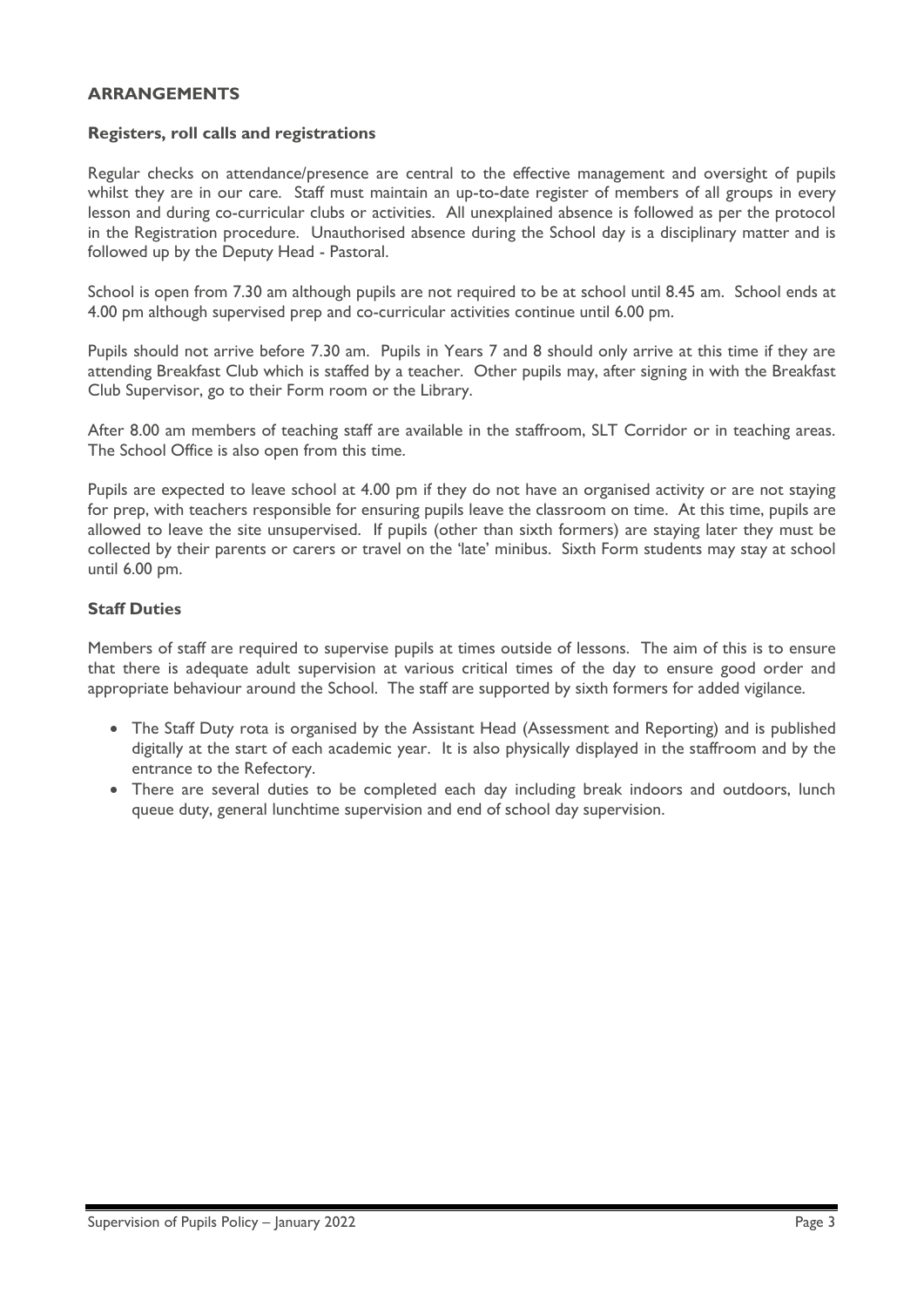# **Supervision during the School day**

| Form Time                                                                              | Form Tutors and Heads of Year have responsibility for pupils from 8.45 - 8.55 am.                                                                                                                                                                                                                                                                                                                                                                                                                                                                                                                                                                                                                                                                   |
|----------------------------------------------------------------------------------------|-----------------------------------------------------------------------------------------------------------------------------------------------------------------------------------------------------------------------------------------------------------------------------------------------------------------------------------------------------------------------------------------------------------------------------------------------------------------------------------------------------------------------------------------------------------------------------------------------------------------------------------------------------------------------------------------------------------------------------------------------------|
| <b>Lesson Time</b>                                                                     | Teaching staff are responsible for the supervision of their classes. For pupils in<br>Year II or below with study periods, the Librarians supervise those working in the<br>Library, while the sixth formers may be supervised remotely by the Head (or<br>Assistant Head) of Sixth Form while they are in their flats. No class should be left<br>unsupervised. In an emergency, staff might (1) summon a teacher from an adjacent<br>classroom to supervise both classes or (2) telephone the School Office (Ext<br>200/201), Deputy Head(s) (Ext 205/212), Assistant Head(s) (Ext 206/260), Bursary<br>(Ext 280/213/203), Infirmary (Ext 219) or send a pupil to the Infirmary, staffroom<br>or School Office (escorted by a peer if necessary). |
| <b>Break Time</b>                                                                      | Teaching staff have responsibility for pupils through the duty rota system.                                                                                                                                                                                                                                                                                                                                                                                                                                                                                                                                                                                                                                                                         |
| <b>Lunch Time</b>                                                                      | Teaching staff have responsibility for pupils through the duty rota system.                                                                                                                                                                                                                                                                                                                                                                                                                                                                                                                                                                                                                                                                         |
| <b>Before</b><br>school,<br>after<br>lunchtime,<br>school<br>and<br>weekend activities | If a pupil arrives between $7.30 - 8.00$ am then they must sign in at the hall lobby<br>with Duty SLT before making their way to breakfast club to sign in with the<br>Breakfast/Prep Supervisor.<br>All staff taking activities will have completed and returned a risk assessment to the<br>Deputy Head - Academic. A copy is also kept by the Facilities Manager. The<br>member of staff named as running the activity must register the pupils on SOCS,<br>supervise the pupils during the activity.<br>Once activities have been completed the responsibility for supervising pupils<br>remains with the member(s) of staff until they are collected or go home.<br>Alternatively, they may wait in prep. (see late collection procedures).    |
| End of school day                                                                      | 4.00 pm $-$ a member of SLT is responsible for the safe departure of pupils.                                                                                                                                                                                                                                                                                                                                                                                                                                                                                                                                                                                                                                                                        |
| Prep                                                                                   | Pupils are required to sign in with Prep Supervisor for prep in the Library. A<br>member of the community supervises this until 6.00 pm. At 6.00 pm responsibility<br>is taken on by a member of SLT.                                                                                                                                                                                                                                                                                                                                                                                                                                                                                                                                               |
| <b>Special Events</b>                                                                  | For special events, e.g. plays and concerts, arrangements are made to ensure that<br>pupils are supervised throughout the times concerned. Students involved, and<br>remaining in school as agreed with parents, must sign with the Prep Supervisor in<br>the Library. They must then wait in prep until 6 pm before heading to their event<br>where they become the responsibility of the event leader.<br>For these and other events the SLT lead must be informed by the member of staff<br>responsible for the activity of the times concerned and the supervisory<br>arrangements that have been put in place. A register of pupils on site should be<br>kept.                                                                                 |

# Staff Duties

Staff who are allocated duties must read the Duty Guidance which is issued alongside the staff duty rota. This guidance is included at the end of this policy (Appendix A: Duty Guidance).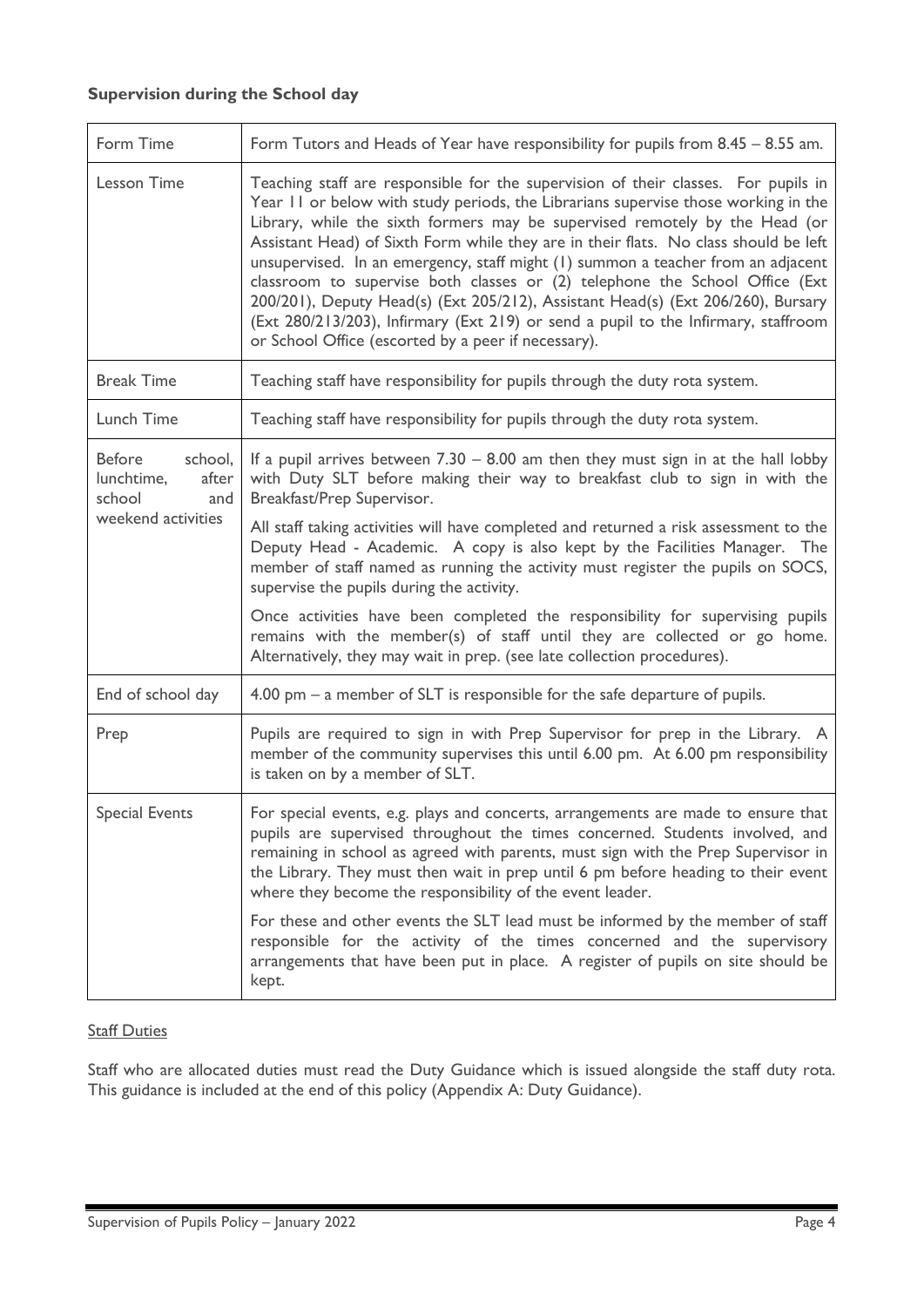## **Pupil/Teacher ratios**

Pupil/teacher ratios are considered in the scheduling of all activities. The member of staff responsible for allocation of pupils to an activity must ensure that it is done with due consideration for the nature of the activity, the needs and abilities of the pupils concerned and the level of skill of the member of staff who is to lead the activity.

A member of staff must adopt a safety-first approach if they are unsure of the adequacy of supervision for an activity and seek the advice of their line manager, the Deputy Head - Academic or the Bursar.

#### **Cover arrangements**

When a member of staff is absent from lessons, the Assistant Head (Head of Sixth Form) organises a cover teacher for classes in Years 7 – 11. Sixth Form classes will usually be allowed to work without supervision. Work that requires specialist knowledge is not set for classes with a non-specialist cover teacher. However, the cover teacher is requested to play an engaged role in the lesson – supporting pupils as far as is reasonable.

### **Management of pupils in transit between home and school**

Parents are responsible for the safety of pupils travelling to and from school if they do not travel on a school coach or minibus service.

A significant number of pupils travel to and from school each day using the bus service provided by the School. Pupils are reminded, by the Deputy Head - Pastoral, of their obligation to maintain a high standard of behaviour and are aware that they may not be allowed to use the service if their behaviour is judged to merit that intervention.

Pupil behaviour on buses is usually excellent and the effective supervision of departures each day by duty staff promotes an orderly atmosphere on each bus.

The senior pupils on the bus are asked to promote good behaviour and to report any concerns to the Deputy Head - Pastoral. All bus pupils are briefed on the appropriate action to be taken in an emergency.

#### **Pupils not able to participate in PE lessons**

Pupils not able to participate must inform the PE staff, either by bringing a note from home or Matron. These pupils will be involved in the lesson in an alternative manner and are supervised by the teacher running the lesson. In more exceptional circumstances, pupils are supervised by the Librarian, to whom a note is sent listing all pupils to expect. This is agreed in advance with the Head of Year.

#### **Late collection procedures**

If pupils are not collected by 6.00 pm then contact with parents will be sought by the Prep Supervisor in conjunction with the Duty SLT. A member of staff will wait with the uncollected pupil, however, with parental agreement a taxi may be arranged to transport the pupil home if no other transport can be arranged.

# **Supervision during Educational Trips**

Arrangements for supervision are described in the *Educational Visits Policy*.

#### **Supervision of off-site activities**

This is covered in the *Educational Visits Policy*.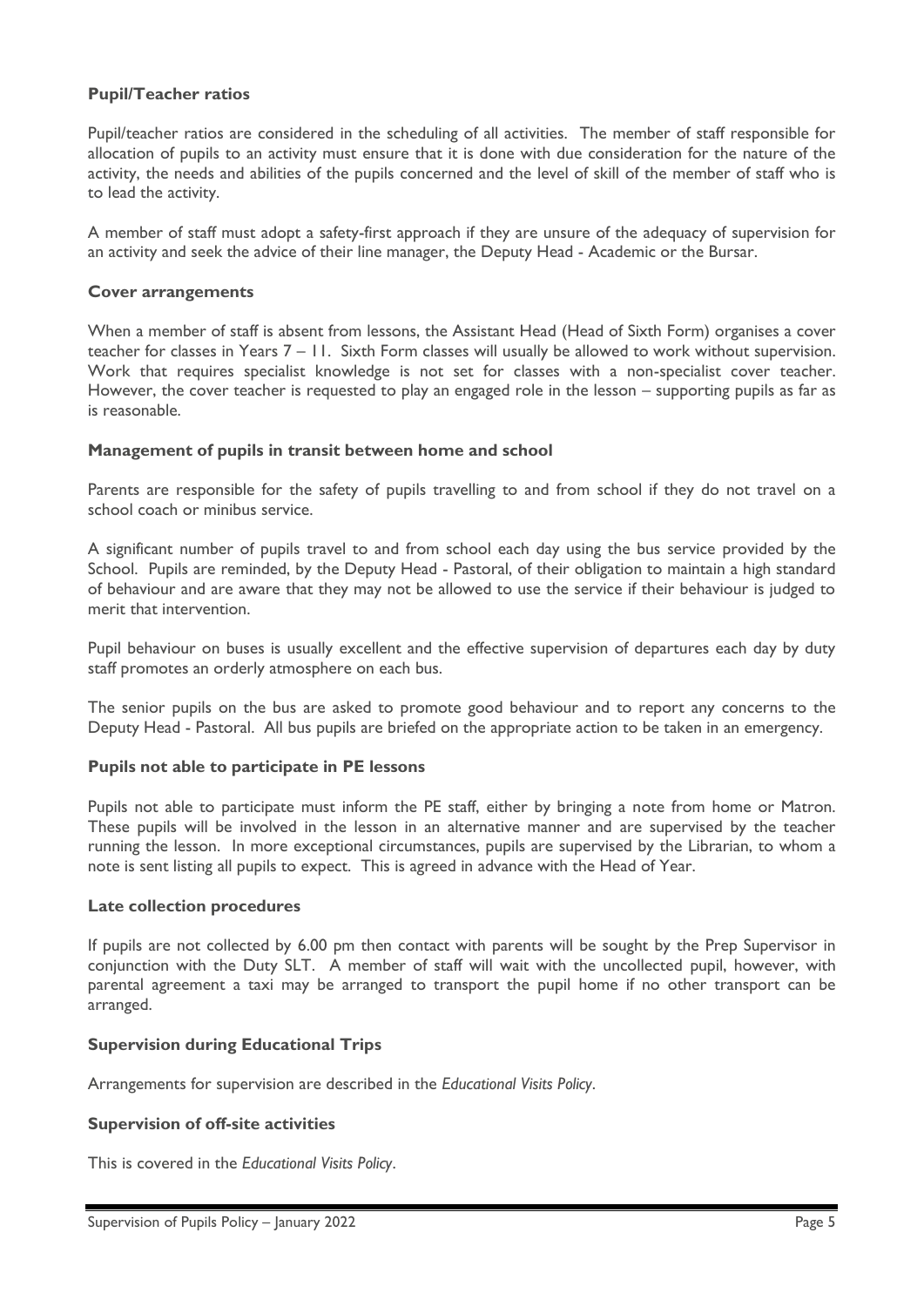## **Restricted Areas**

Pupils are not allowed into the swimming pool area without a qualified member of staff in charge, nor are they allowed to make use of the Sports Hall or its equipment. Pupils are expected to follow instructions given to them by teachers or by qualified leaders in adventure activities.

The School ensures that pupils do not have unsupervised access to other potentially dangerous areas such as the Science Labs, Design Technology areas, the Ceramic Studio and Art areas, etc. All potentially hazardous equipment and resources are kept securely locked in appropriate storage facilities.

Pupils do not have access to the Grounds Shed, Caretaking, Maintenance and Catering areas of the School, or the Boiler rooms. Clear signs are displayed to indicate out of bounds areas both in the buildings and areas of the grounds.

This policy is reviewed annually by the Assistant Head (Head of Sixth Form).

The next review is due in January 2023.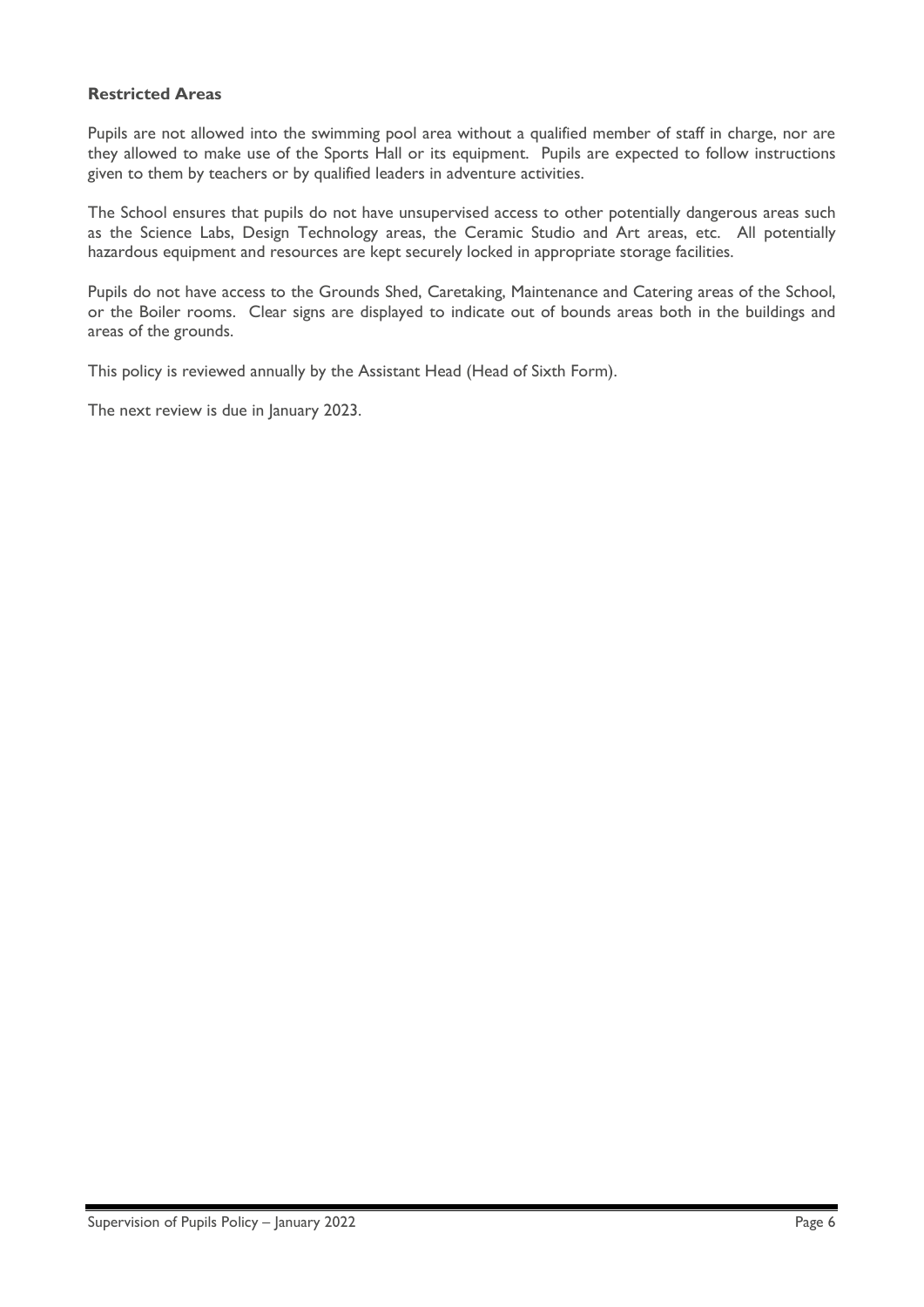# **Appendix A: Duty Guidance**

## **Aims**

Duties have two key aims: to allow the pupils to use and enjoy the School site and grounds safely and to ensure that, if there are issues, help can be sought quickly.

## **Outside / Inside Break and Lunch Duty**

In the Winter Months, defined as 1 December until 1 March each year, pupils have the option to spend break and lunch inside or outside. Outside of these dates, the default is that pupils in Years 7 to 10 spend break and lunch time outside. If, outside of Winter Months, inclement weather dictates that a break or lunchtime should be spent indoors, then the Duty SLT will announce this at either the start of period 2 or period 4 by sending an e-mail to the School Office. They, in turn, will send a message to all staff and pupils; they will also ensure that this message is displayed on the TV screens around the School. Additionally, staff are responsible for checking for an update and passing it on to pupils and colleagues. Breaktime snacks are to be consumed outdoors or in Form Rooms (depending on the weather). Packed lunches should be consumed in the Refectory (or outside if pupils wish). Pupils must take rubbish home with them (preferred) or put it in the bins.

## **The duties**

The following descriptors give further detail about what is required for each duty:

## *0730 - 0800 Hall Lobby Doors*

Duty SLT welcomes pupils into School, ensuring that they enter by the Hall Lobby Door and then hand sanitise. The Duty SLT will record the names of the pupils and the times of entry in a log book and direct the pupils to Breakfast Club in the Refectory. At the end of the duty, they will cross reference the names in the log book with those recorded by the Breakfast Club Supervisor. In the event that the Breakfast Club Supervisor is absent, the Duty SLT will take on their role and register the pupils directly in the Refectory.

## *0800 - 0845 Before School (HoYs/Asst HoYs) (first full week of term only)*

Welcome pupils into School and remind them to sanitise their hands and go either directly to their Form Rooms or to their Form Rooms via their Locker Rooms.

| 1050 - 1110 | <b>Break</b> |
|-------------|--------------|
| 1305 - 1405 | Lunch        |

**Outdoor duty**: there are two stations for staff on Outdoor duty. The first station is designated 'On The Hill' and their job is to monitor the Year 7, 8 and 9 pupils who must remain within sight of the duty member of staff on the top of the Hill. They are also responsible for monitoring other pupils who may be in the area. This duty is the same all year round.

The second station is designated 'Cloister Lawn.' The job of this duty person is to monitor pupils from Year 10 and above who have permission to use the area of the grounds behind the Old House up to the white posts that demarcate areas 'out of bounds.' Pupils must be in groups of two or more at all times. The 'Cloister Lawn' duty person is situated to the rear of the Old House by the doors to the main staircase and is responsible for monitoring these doors which remain open during Outside Break. Additionally, the member of staff on duty on the Cloister Lawn will periodically monitor the Millennium Lawn area, remaining within sight of the doors to the Old House from the Cloister Lawn.

The Cloister Lawn Duty Staff is assisted by two Lower Sixth students who are managed by the JLT in conjunction with the Head of Sixth Form. This means that the JLT draw up the rota for duties and either allocate a replacement if a Lower Sixth Form student is absent or unavailable to do their duty. This replacement will either be from the Lower Sixth Form itself or a member of the JLT if none are available.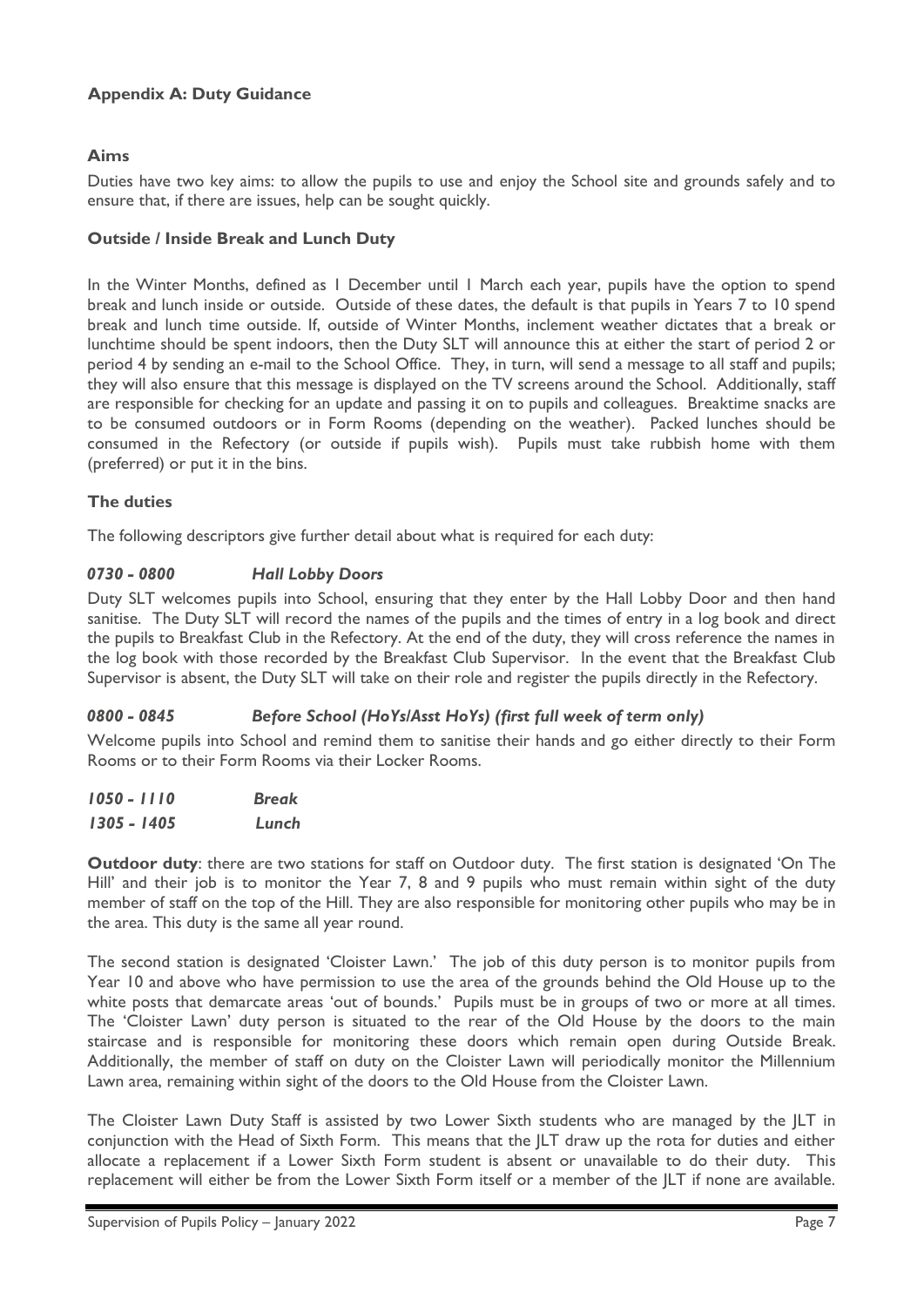The Lower Sixth Formers' role is to assist the Duty Staff by patrolling the grounds and alerting the Duty Staff to any incidents. These students should be directed as to where to go and what to do by the Cloister Lawn duty member of staff. The Cloister Lawn duty teacher may swap with a Sixth Form assistant to patrol the grounds or respond to any incidents.

During the Winter Months (1 December to 1 March), as it is expected that the majority of the School will be inside during break and lunch, the Cloister Lawn Duty member of staff and the Lower Sixth assistants will switch to Indoor duty.

**Indoor duty**: if it is Outside Break, the role of this duty member of staff is to usher the pupils outside. The exceptions are Year 11 and the Sixth Form who have the privilege of opting to stay indoors regardless of whether it is Inside or Outside Break. The Duty Staff should therefore patrol, checking that those pupils allowed inside are safe, covering as much of the School as possible but paying particular attention to Year 11 Form rooms. This includes, for female duty staff only, checking in the pupil Locker Rooms (outside the main toilets near the TOTH and the 'Undercroft' at the bottom of the Day Entrance Green slope) and the toilets. They should additionally aim to check that Year 11 pupils do not leave rubbish in Form Rooms. As well as Indoor Duty staff, all staff in circulation at break or lunch time have the collective responsibility to usher pupils outside during Outside Break and to be vigilant to issues, acting *in loco parentis*.

## **Inside Break and Lunch**

In the event that an Inside Break is called, outside of the Winter Months when the default is for pupils to be outside, all duty staff and Sixth Formers meet the member of staff on duty Outdoor 'On The Hill' in the Hall Lobby. The person on duty Outdoor 'On The Hill' will take the lead and deploy the member of staff on duty on the 'Cloister Lawn,' the member of staff on duty Inside Duty and the Sixth Form assistants around the School to ensure optimal coverage of the site (indoors). The Sixth Formers' role is the same as for Outdoor duties: if they encounter incidents, they are to alert the Duty Staff or any member of School Staff immediately. The lead Duty Staff will then remain in the veranda and monitor any pupils going outside, ushering them inside as necessary.

## **Handover at Lunchtime (First and Second Lunch duty)**

For outdoor duty, the handover takes place from person to person either on the Hill or on the Cloister Lawn. For indoor duty, the person on Second Lunch duty will meet the person on First Lunch duty by the Hall lobby doors for a handover, detailing any observations or areas to revisit.

## *1305 - 1335 First Lunch Queue and 1335-1405 Second Lunch Queue*

As above with the addition of Lunch Queue duty. The member of staff on Lunch Queue Duty is to control the lunch queue, ensure that they have sanitised their hands and allow them into the Ref as directed by the Lunchtime Supervisor. Pupils who arrive late for their allocated time will be told to go to the back of the queue.

# *1600 - 1800 After School Duty (SLT)*

Initially, this duty is intended to manage the departure of pupils from School at the top of the Hill in conjunction with the Facilities Manager or a member of the Caretaking team (1600-1610). If the Duty SLT is not teaching or otherwise engaged during period 6, then they will aim to be at the top of the Hill at 1555.

## **Bus duty**

Staff must be at the buses by 3.50 pm (or as soon as reasonably possible). Pupils must only walk to their bus when it is stationary and parked in the bus bay. All pupils must be sitting and wearing their seat belt. Staff on duty are permitted to carry out spot checks on the buses. Ideally all pupils must be in full school uniform when travelling on a bus. However, on some days, sports practices finish just in time for buses. In this case pupils must be wearing a full school tracksuit and clean trainers. If a bus is late, ask the Bursar's Office to phone the bus company. The Facilities Manager/Head Caretaker and the member of SLTs on duty should remain supervising the pupils until the bus departs. If a pupil misses a bus they must go to the School